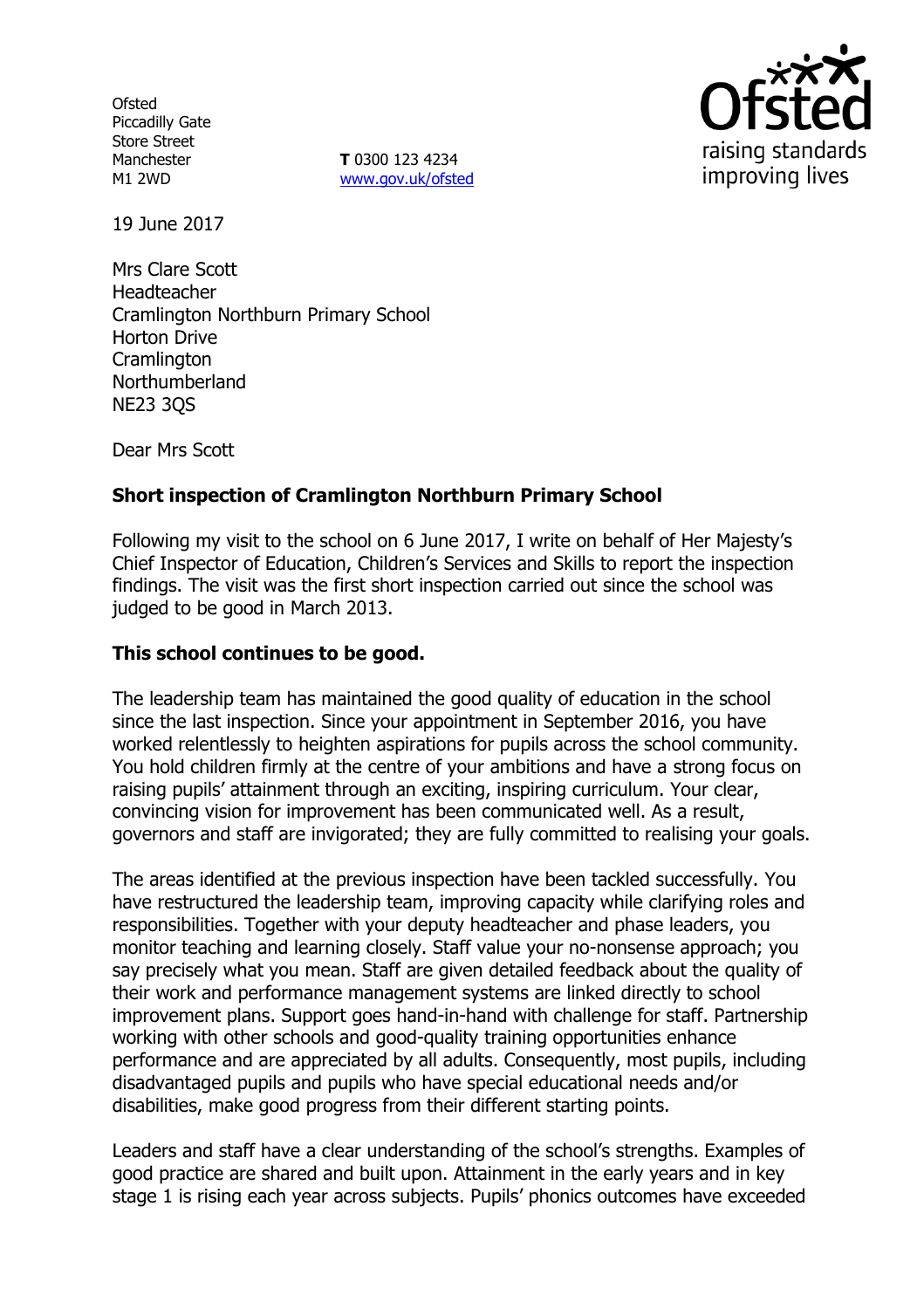

national comparatives, over time, meaning pupils are equipped with early reading and writing skills effectively. Historically, pupils' achievement in key stage 2 has been significantly above national averages across subjects. Pupils' attainment in writing and English grammar, punctuation and spelling remained particularly strong in 2016 at both expected and greater depth standards. In 2016, in key stage 1 and 2, pupils' attainment in science was well above the national averages. Rates of pupils' progress in key stage 2 were well above other pupils' progress nationally in writing, above in mathematics and similar in reading. The proportions of pupils achieving expected standards and greater depths of learning in reading, writing and mathematics in key stage 1 were also well above the national averages. A positive picture in terms of pupils' outcomes.

You are not, however, resting on laurels or a victim of complacency. You have accurately targeted the correct areas for improvement through careful analyses of the school's provision and its historical and current performance.

In key stage 2, you noted some imbalance in terms of pupils' achievements in 2016. The proportions of pupils reaching expected standards in all subjects were similar to that of other pupils nationally. The proportions of pupils reaching a greater depth of learning in reading and mathematics, however, were disappointing. A small minority of parents and carers expressed some concerns about their children's progress in key stage 2. You and the governors have not wallowed in this disappointment. Instead, issues have been tackled head on. Together with staff, you have raised the profile of reading. You have also increased the range and quality of opportunities for pupils to reason mathematically and solve increasingly complex problems across the curriculum. This year, work in lessons, pupils' books and your assessment information show higher proportions of pupils achieving greater depths of learning across subjects and year groups. Evidently, your tactics are working. You agree, however, that further work is needed to build on this emerging success to ensure that all pupils have sufficient and consistent challenge in reading and mathematics in key stage 2.

You track the attendance and progress of all groups of pupils carefully. Overall rates of attendance have exceeded national averages over time and continue to do so. You and your leadership team take prompt action where particular issues arise. You have successfully improved the attendance of a small group of disadvantaged pupils. The proportion of disadvantaged pupils who are regularly absent from school has reduced.

Children enter the school with abilities and skills which are broadly typical of those expected for their age. Teachers in the early years plan teaching and learning tasks which excite children's interests and allow most children to make good or better progress. Collaborative play is well developed and behaviour is good. Children are happy, well cared for and have positive relationships with adults. The proportion of children reaching a good level of development is well above the national average, having risen year-on-year. Parents are appreciative, saying, 'the early years team truly go above and beyond'. You have accurately identified, however, that there is scope to provide further challenge in some areas of the early years curriculum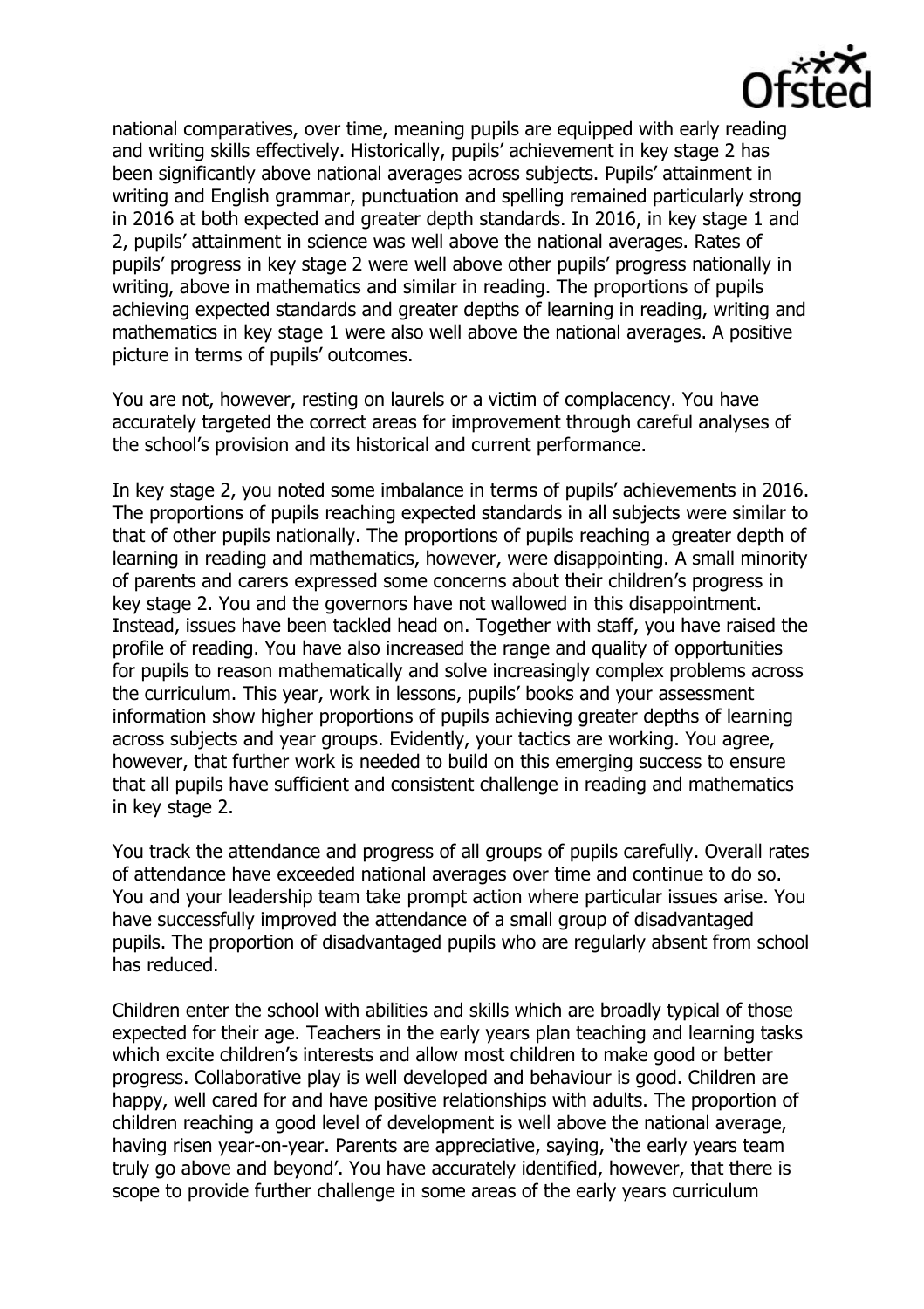

particularly for the most able children in reading and writing.

# **Safeguarding is effective.**

Pupils thoroughly enjoy school; their good attendance and punctuality attest to this. There are smiles aplenty at breaktimes; play is good-natured and inclusive. Pupils' conduct in and around the school is mannerly; doors are held open and older pupils are attentive to younger pupils' needs. Pupils are proud of each other, saying, 'we look after each other', and 'children at this school are trustworthy, helpful and nice'. School, they say, makes them feel safe. Pupils talk about the benefits and risks of information technology and social media knowledgeably. Parents agree that their children are well looked after, happy and protected: 'the school is a warm and safe environment'. Any accidents or upsets are dealt with promptly and sensitively by caring staff.

You firmly believe that keeping pupils free from harm and supporting them to feel safe is crucial, central to everything that you and your staff do. You have therefore embedded efficient systems and record keeping is of a high quality. All visitors receive a safeguarding leaflet containing key information. Pupils know that any visitors must wear identification badges. The site is secure and well maintained. Regular, routine checks on playground and physical education equipment take place. Any required repairs are carried out promptly, thereby preventing potential injury to pupils.

There are stringent checks in place to ensure that all adults working with pupils are suitable. You and other leaders are trained in safer recruitment techniques. Child protection training takes place regularly and all staff meetings have safeguarding as a standing agenda item. This means staff have the most up-to-date knowledge and information needed to protect children. Positive links with external agencies mean the most vulnerable pupils are supported effectively. Risks are minimised to ensure that pupils are protected from harm.

#### **Inspection findings**

- You currently take responsibility for leading special educational needs across the school, having accrued a wealth of experience in this area. Recently, another teacher has also completed the special educational needs coordinator training. This is enhancing the school's capacity to manage the needs of pupils effectively. Early identification, high expectations and prompt support or challenge are well embedded. Interventions are tailored to meet individual needs expertly. Parents and pupils contribute to the detailed personal profiles which map out tailored programmes of work. External specialists are consulted to secure provision that best suits each child. It is a key strength of the school's work that pupils in this group are making good progress from their different starting points.
- Most disadvantaged pupils in the school are making good progress from their different starting points across subjects. You track achievement in each year group carefully and use the pupil premium wisely to enhance provision where need is identified. In 2016, you noticed that weaknesses in attendance were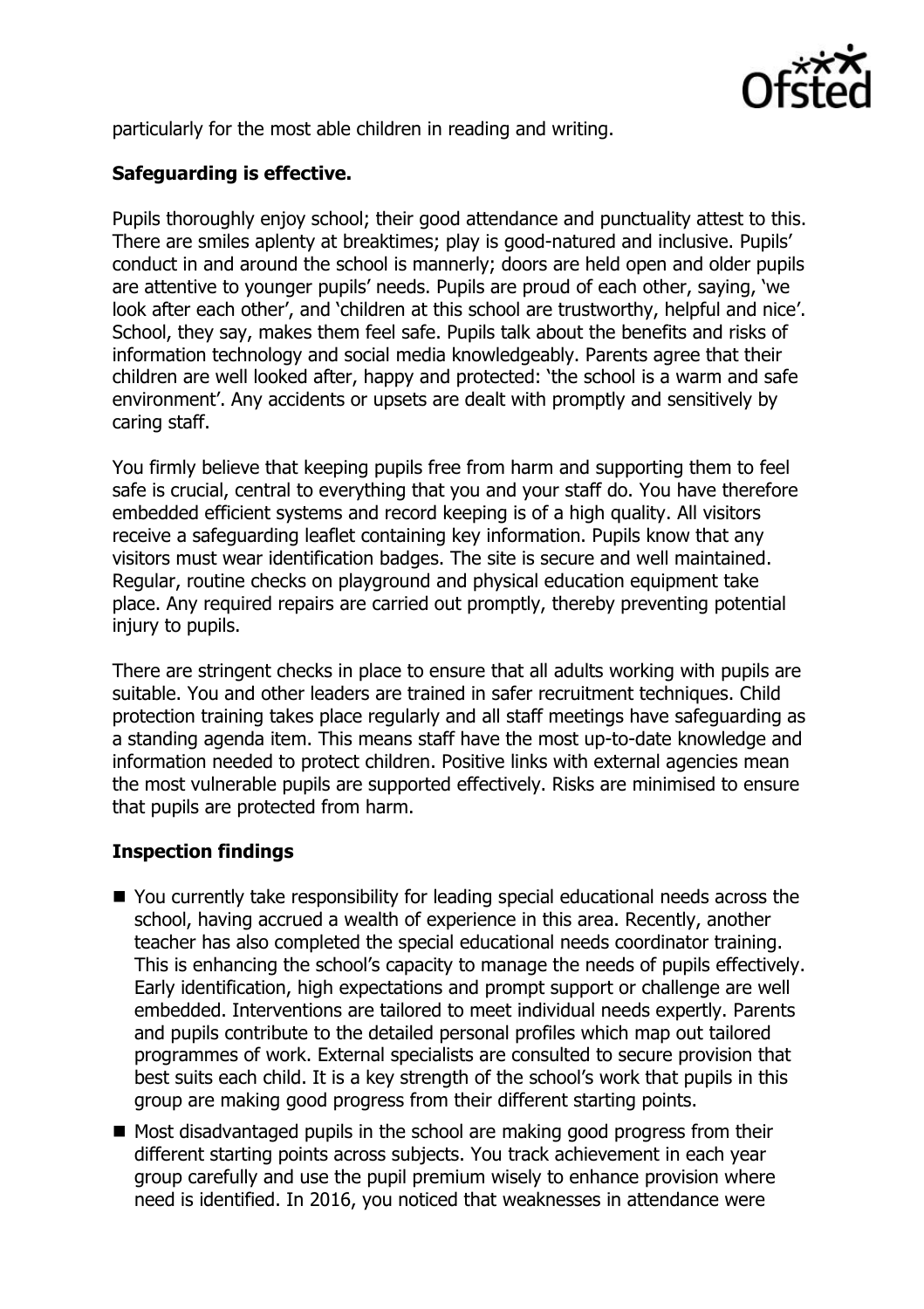

contributing to weaker rates of progress for some disadvantaged pupils. You and your leaders took action, supporting and challenging pupils and their families to better understand the importance of good attendance. The rate of attendance is now at 96.1%, a figure that matches the attendance of other pupils nationally in 2016. The proportion of disadvantaged pupils who are regularly absent from school has also reduced considerably from 17.4% last year to 7.7%, a clear improvement. You are rightly determined to maintain your efforts to ensure that no pupil is hindered by poor attendance.

- Teachers and pupils have good relationships. Positive classroom climates are enhanced by the mutually respectful manner with which pupils and adults interact. Pupils said the mantra, 'treat others as you would like to be treated', is often used by teachers. During the science, technology, engineering and mathematics work taking place across the school during the inspection, pupils were enthused and engaged. Good learning behaviours and positive attitudes to learning were in abundance. The context for learning was inspiring and pupils were enormously excited to be working with real engineers and experts in bridge-building. In some work and lessons, though, opportunities to really challenge pupils to think deeply and make connections across subjects are missed. Wider inspection evidence found some children in the early years had insufficient challenge in terms of reading and writing, indoors and outside. Also identified was a lack of depth or challenge for some pupils within reading and mathematics, in key stage 2 particularly.
- Governors are committed to self-improvement. They take part in training opportunities offered by the local authority and meet regularly to discuss the school's performance. Governors also make frequent visits to the school to find out for themselves what pupils are experiencing. You and each phase leader present detailed reports to governors, ensuring that governors have the information they need to understand the effectiveness of leaders' actions and work. Governing body minutes show that challenging questions are asked of leaders. Governors are keen to step up to the plate to support your aspirational vision for the school and have conducted a skills audit to ensure that they have the correct balance of expertise to fully support your school moving forward.

#### **Next steps for the school**

Leaders and those responsible for governance should ensure that:

- $\blacksquare$  pupils in key stage 2 read, discuss and debate demanding texts and information more regularly, to develop heightened skills of inference and deduction
- $\blacksquare$  pupils in key stage 2 have consistent opportunities to reason and think deeply about mathematics, solving increasingly complex problems across the curriculum
- $\blacksquare$  the most able children in the early years have sufficient challenge in reading and writing.

I am copying this letter to the chair of the governing body, the regional schools commissioner and the director of children's services for Northumberland. This letter